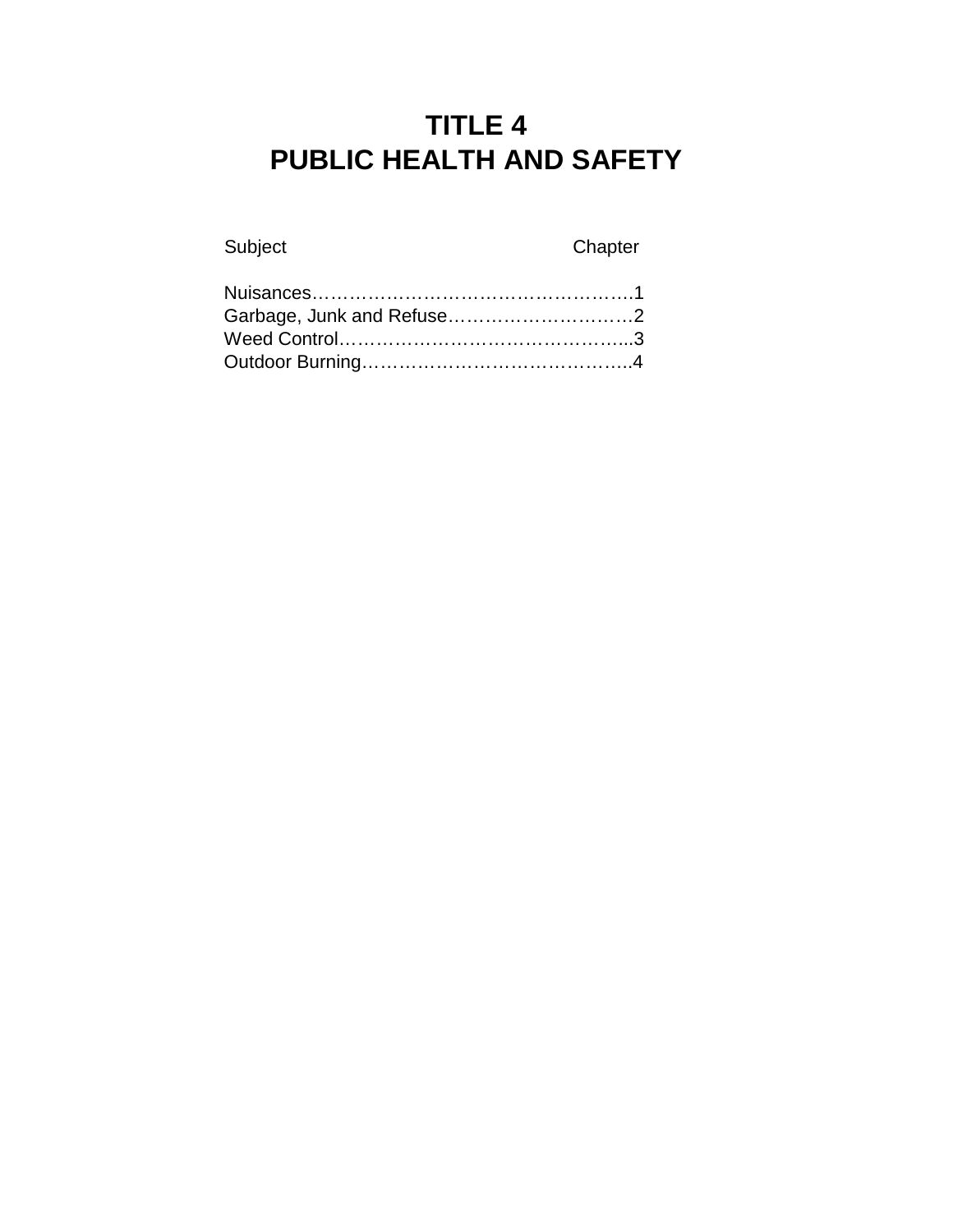# **CHAPTER 1 NUISANCES**

#### **SECTION:**

- **4-1-1: Definition**
- **4-1-2: Public Nuisances Prohibited**
- **4-1-3: Nuisances Affecting Health**
- **4-1-4: Nuisances Offending Morals and Decency**
- **4-1-5: Nuisances Affecting Peace and Safety**
- **4-1-6: Abatement Procedures**
- **4-1-7: Abatement Costs**
- **4-1-8: Property Defacement—Graffiti**

### **4-1-1: DEFINITION:**

A public nuisance is a thing, act, occupation, condition or use of property which shall continue for such length of time as to:

- A. Substantially annoy, injure or endanger the comfort, health, repose or safety of the public.
- B. In any way render the public insecure in life or in the use of property.
- C. Greatly offend the public morals or decency.
- D. Unlawfully and substantially interfere with, obstruct or tend to obstruct or render dangerous for passage any street, alley, highway, navigable body of water or other public way. (1978 Code §12.02)

### **4-1-2: PUBLIC NUISANCES PROHIBITED:**

No person shall erect, contrive, cause, continue, maintain or permit to exist any public nuisance within the City. (1978 Code §12.01)

### **4-1-3: NUISANCES AFFECTING HEALTH:**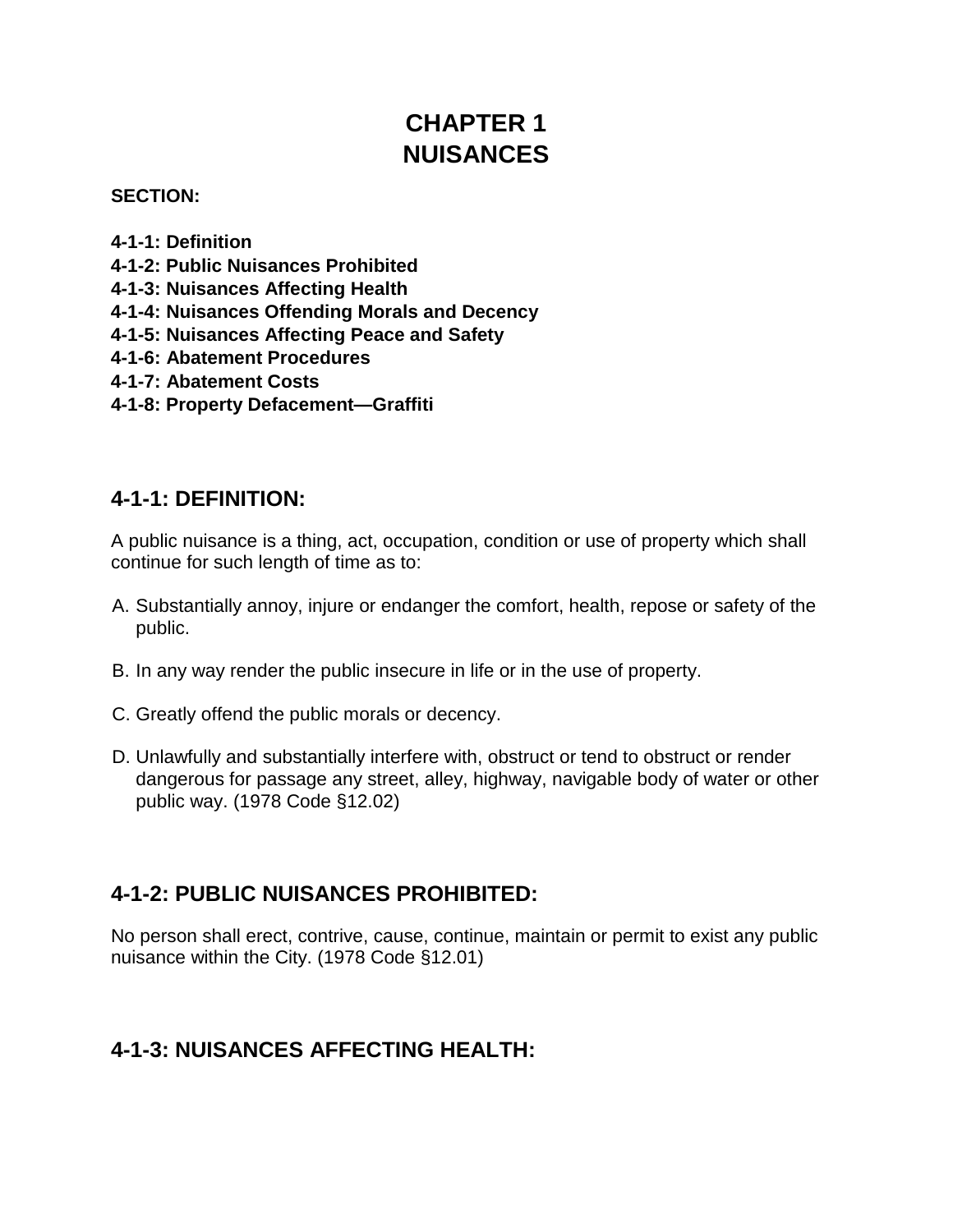The following acts, omissions, places, conditions and things are hereby specifically declared to be public health nuisances but shall not be construed to exclude other health nuisances coming within the definition of Secti[on 4-1-1 of](http://www.sterlingcodifiers.com/IL/Genoa/07001000000001000.htm#4-1-1) this Chapter:

- A. Sale of Tainted Foodstuff: All decayed, harmfully adulterated or unwholesome food or drink sold or offered for sale to the public.
- B. Improper Disposal of Carcasses: Carcasses of animals, birds or fowl not buried or otherwise disposed of in a sanitary manner within twenty four (24) hours after death.
- C. Accumulation of Debris: Accumulations of decayed animal or vegetable matter, trash, rubbish, rotting lumber, bedding, packing material, scrap metal or any material in which flies, mosquitoes, disease-carrying insects, rats or other vermin may breed or which constitute a fire hazard.
- D. Still Water: All stagnant water in which mosquitoes, flies or other insects can multiply.
- E. Faulty Garbage Cans: Garbage cans which are not flytight.
- F. Air Pollution: The escape of smoke, soot, cinders, noxious acids, fumes, gases, fly ash or industrial dust within the City limits in such quantities as to endanger the health of persons of ordinary sensibilities or to threaten or cause substantial injury to property.
- G. Water Pollution: The pollution of any public well or cistern, stream, lake, canal or body of water by sewage, creamery or industrial wastes or other substances.
- H. Obnoxious Odors: Any use of property, substances or things within the City emitting or causing any foul, offensive, noisesome, nauseous, noxious or disagreeable odors, effluvia or stenches extremely repulsive to the physical senses of ordinary persons which annoy, discomfort, injure or inconvenience the health of any appreciable number of persons within the City.
- I. Unsanitary Animals and Animal Houses: Any barn, stable, yard, shed, pen or other place where animals or fowl are kept which is not maintained in a clean condition or any animals or fowl which, because of disease, unsanitary conditions, odor or noise, discomfort or injure the health or well being of residents of the City.
- J. Well Openings: All abandoned wells not securely covered or secured from public use.
- K. Weeds: All noxious weeds as defined by 505 Illinois Compiled Statutes 100/1 et seq. (1978 Code §12.02)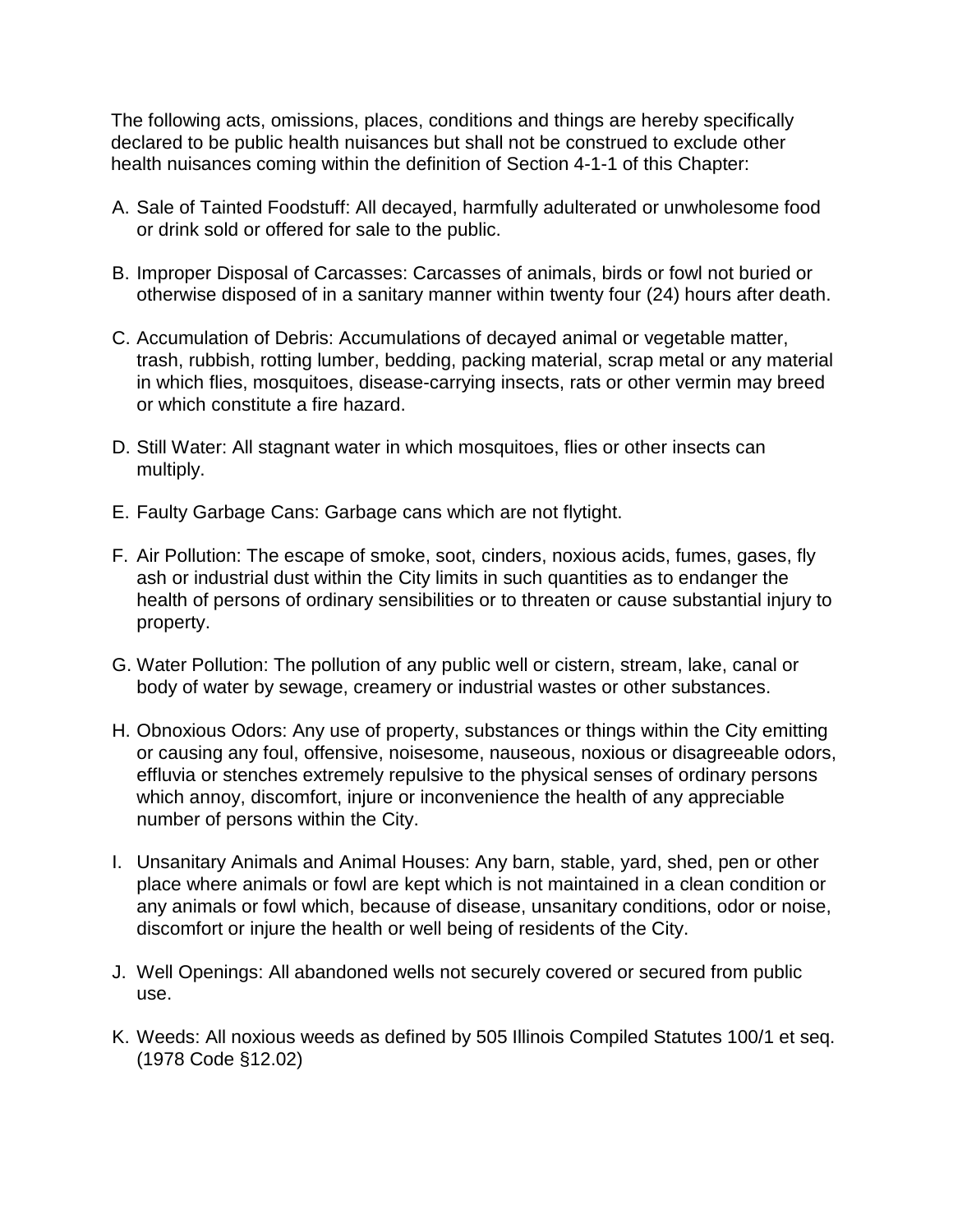# **4-1-4: NUISANCES OFFENDING MORALS AND DECENCY:**

The following acts, omissions, places, conditions and things are hereby specifically declared to be public nuisances offending public morals and decency, but such enumeration shall not be construed to exclude other nuisances offending public morals and decency coming within the definition of Secti[on 4-1-1 of](http://www.sterlingcodifiers.com/IL/Genoa/07001000000001000.htm#4-1-1) this Chapter:

- A. Premises Used for Unlawful Purposes: All disorderly houses, bawdy houses, house of ill fame, gambling houses and buildings or structures kept or resorted to for the purpose of prostitution, promiscuous sexual intercourse or gambling, except when such gambling takes place in accordance with Illinois Video Gaming Act, 230 ILCS 40/1 *et. seq.,* as now or hereafter amended. (Ord 2012-17, 7-7-2012)
- B. Gambling Devices: All gambling devices and slot machines, except video gaming terminals when used in accordance with the Illinois Video Gaming Act, 230 ILCS 40/1 *et. seq*., as now or hereafter amended. (Ord 2012-17, 7-7-2012).
- C. Violation of Liquor Control Provisions:
	- 1. All places where intoxicating liquor or fermented malt beverages are sold, possessed, stored, brewed, bottled, manufactured or rectified without a permit or license as provided for by this Code.
	- 2. Any place or premises resorted to for the purpose of drinking intoxicating liquor or fermented malt beverages in violation of the laws of the State or the ordinances of the City.
- D. Disregard for Laws: Any place or premises within the City where City ordinances or State laws relating to public health, safety, peace, morals or welfare are openly, continuously, repeatedly and intentionally violated. (1978 Code §12.02)

# **4-1-5: NUISANCES AFFECTING PEACE AND SAFETY:**

The following acts, omissions, places, conditions and things are hereby declared to be public nuisances affecting peace and safety, but such enumeration shall not be construed to exclude other nuisances affecting public peace or safety coming within the provisions of Secti[on 4-1-1 th](http://www.sterlingcodifiers.com/IL/Genoa/07001000000001000.htm#4-1-1)is Chapter:

A. Violation of Building Regulations: All buildings erected, repaired or altered within the fire limits of the City in violation of the provisions of the ordinances of the City relating to materials and manner of construction of buildings and structures within said district.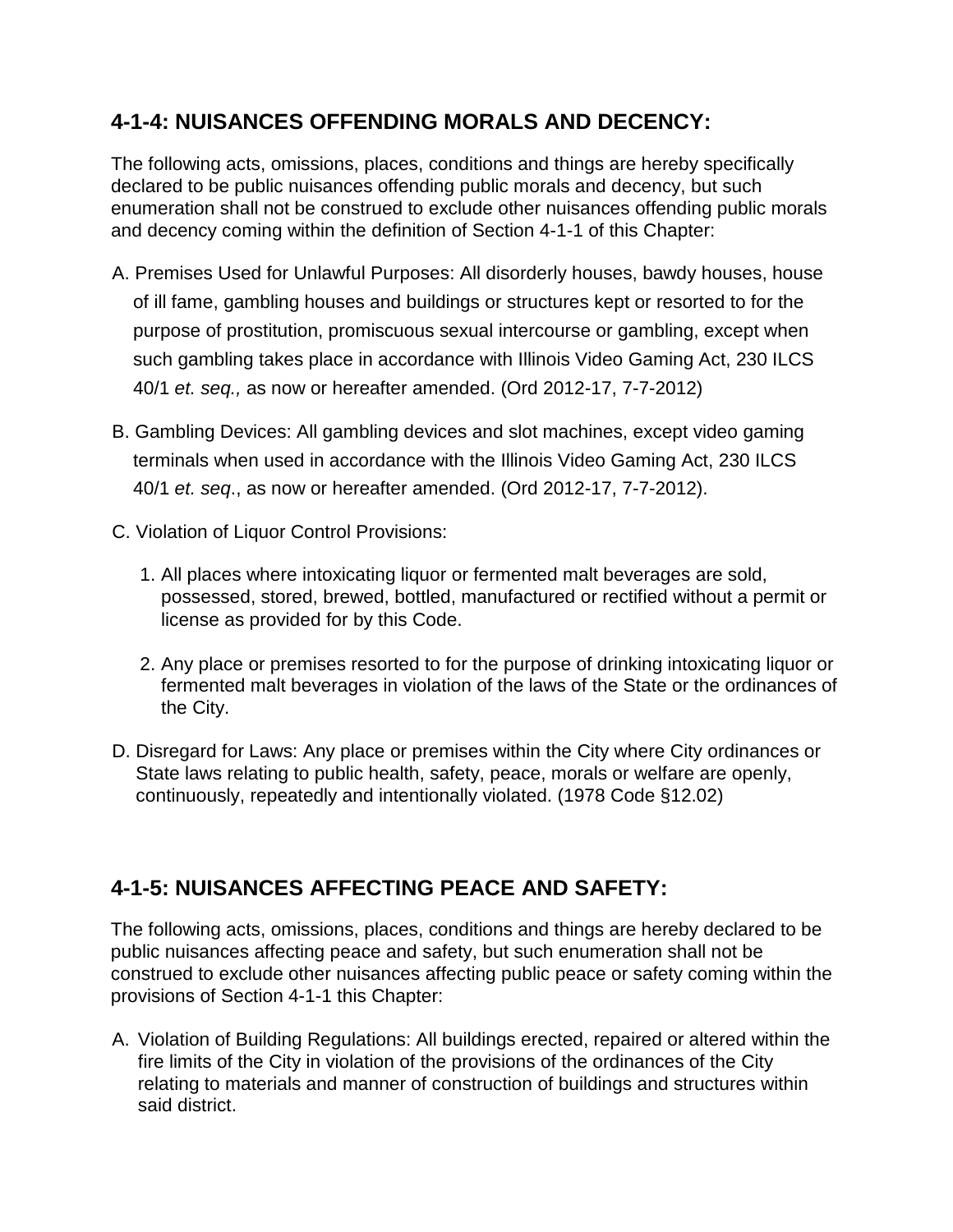- B. Unauthorized Traffic-Control Signs and Signals: All unauthorized signs, signals, markings or devices which purport to be or may be mistaken as official traffic-control devices placed or maintained upon or in view of any public highway or railway crossing.
- C. Visual Obstruction: All trees, hedges, billboards or other obstructions which prevent persons driving vehicles on public streets, alleys or highways from obtaining a clear view of traffic when approaching an intersection or pedestrian crosswalk  $\frac{31}{21}$ .
- D. Impeding Traffic: Any unauthorized or unlawful use of property abutting on a public street, alley or sidewalk or of a public street, alley or sidewalk which causes large crowds of people to gather, obstructing traffic and free use of the streets or sidewalks.
- E. Hazardous Trees: All limbs of trees which project over a public sidewalk less than eight feet (8') above the surface thereof or less than ten feet (10') above the surface of a public street.
- F. Fireworks: All use or display of fireworks except as provided by the laws of the State and ordinances of the City. A violation of this paragraph shall be punishable by a fine of One Hundred Dollars (\$100). (Ord. 2011-29, 09-20-2011)
- G. Dangerous Buildings or Structures: All buildings or structures so old, dilapidated or out of repair as to be dangerous, unsafe, unsanitary or otherwise unfit for human use.
- H. Suspended Wires: All wires over streets, alleys or public grounds which are strung less than fifteen feet (15') above the surface of the street or ground.
- I. Noise and Vibrations: All loud and discordant noises or vibrations of any kind. A violation of this paragraph shall be punishable by a fine of One Hundred Dollars (\$100). (Ord. 2011-29, 09-20-2011)
- J. Excavations or Obstructions to Public Ways: All obstructions of streets, alleys, sidewalks or crosswalks and all excavations in or under the same, except as permitted by the ordinances of the City or which, although made in accordance with such ordinances, are kept or maintained for an unreasonable length of time after the purpose thereof has been accomplished.
- K. Openings: All open and unguarded pits, wells, excavations or unused basements freely accessible from any public street, alley or sidewalk.
- L. Abandoned Appliances: All abandoned refrigerators or iceboxes from which the doors and other covers have not been removed or which are not equipped with a device for opening from the inside by pushing with the strength of a small child.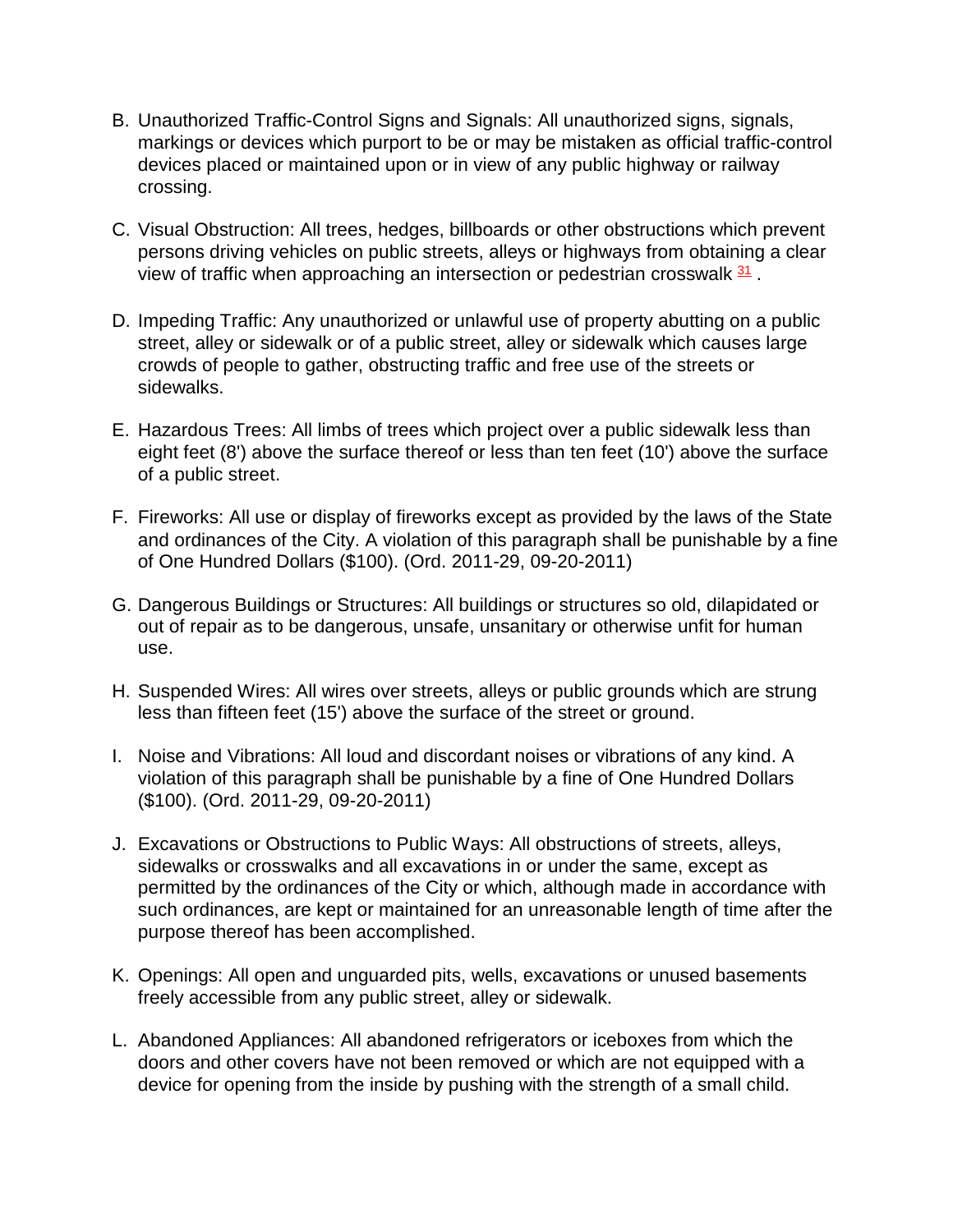- M. Fire Hazards: Any structure, material or condition which constitutes a fire hazard or will impair extinguishing a fire.
- N. Any nuisance described in the Illinois Compiled Statutes. (1978 Code §12.02)
- O. Illumination: Any owner/occupant of private property who intentionally casts any illumination or glare onto the private property of another, which disturbs the peace, use, or enjoyment of a person's property or public way shall be in violation of Section 4-1-5 of this Code. This shall include, but is not limited to, any direct or sky-reflected glare of light beams that is determined by the City to cause excessive lumens emitted from a lamp that creates light intrusion into windows and on private property. (Ord 2005-17, 05-17-2005)

## **4-1-6: ABATEMENT PROCEDURES:**

- A. Inspections: Whenever complaint is made that a public nuisance exists or has existed within the City, the Health Officer, Chief of Police or building inspector for the City or some other City official whom the Mayor shall designate shall forthwith inspect or cause to be inspected the premises and shall make a written report of his findings. Whenever practicable, the inspecting officer shall cause photographs to be made of the premises (Ord 2015-19, 10-6-2015).
- B. Summary Abatement:
	- 1. Notice to Abate: If the inspecting officer shall determine that a public nuisance exists on private property and that there is great and immediate danger to the public health, safety, peace, morals or decency, the Mayor may direct the Chief of Police or a deputy sheriff or Code Enforcement Officer to serve a notice on the owner or, if the owner cannot be found, on the occupant or person causing, permitting or maintaining such nuisance and to post a copy of the notice on the premises. Such notice shall direct the owner, occupant or person causing, permitting or maintaining such nuisance to abate or remove such nuisance within twenty four (24) hours and shall state that unless such nuisance is so abated, the City will cause the same to be abated and will charge the cost thereof to the owner, occupant or person causing, permitting or maintaining the same, as the case may be. (Ordinance 2020-25, 11-17-2020)
	- 2. Abatement by City: If the nuisance is not abated within the time provided or if the owner, occupant or person causing the nuisance cannot be found, the Health Officer, Chief of Police or the building inspector for the City or some other City official whom the Mayor shall designate shall cause the abatement or removal of such public nuisance.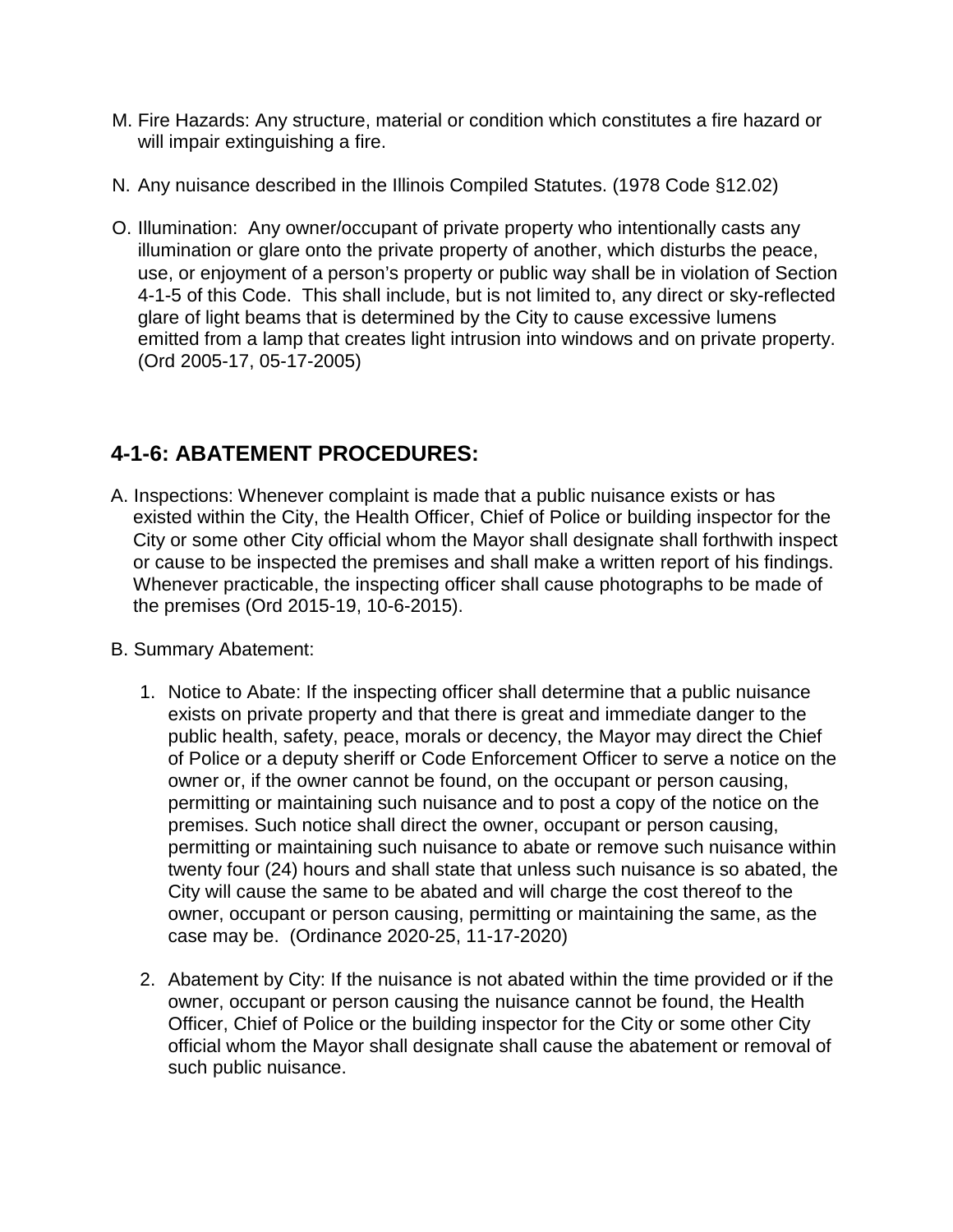C. Abatement by Court Order: If the inspecting officer shall determine that a public nuisance exists on private premises, but that the nature of such nuisance is not such as to threaten great and immediate danger to the public health, safety, peace, morals or decency, he shall file a written report of his finding with the Mayor who shall cause an action to abate such nuisance to be commenced in the name of the City. (1978 Code §12.03)

# **4-1-7: ABATEMENT COSTS:**

Costs incurred by the City in the abatement of a nuisance in the manner set forth in Secti[on 4-1-6 sh](http://www.sterlingcodifiers.com/IL/Genoa/07001000000006000.htm#4-1-6)all be paid by the person causing, permitting or maintaining the nuisance. If, after demand for payment of such costs has been sent to such person, such amounts remain unpaid, the debt shall be recoverable by the City in a civil action filed in the Circuit Court. (1993 Code)

## **4-1-8: PROPERTY DEFACEMENT – GRAFFITI**

- A. Definition. Graffiti means any word, painting or other defacement of real property existing without the consent of the owner that is written, drawn, painted or otherwise affixed to any surface of the exterior of private property visible to the public.
- B. Nuisance. The appearance of graffiti within the City of Genoa is hereby declared a public nuisance. The abatement of this nuisance by the City will render the property owner liable for abatement costs, inspection and late fees, as specified in paragraph 3.b.4 below.
- C. The Chief of Police and Public Works Director, or their designees are authorized to abate the graffiti nuisance, as follows:
	- 1. Abatement by Owner
		- a) Service of Notice: The owner of real property upon which appears graffiti may be given a written notice to abate the nuisance by removing the graffiti from the property within 10 days after personal service upon the owner, or within 15 days of the posting of the notice to abate upon the property and mailing a copy of the notice to the owner.
		- b) Contents of Notice: The abatement notice shall contain:
			- The location of and a description of the violation;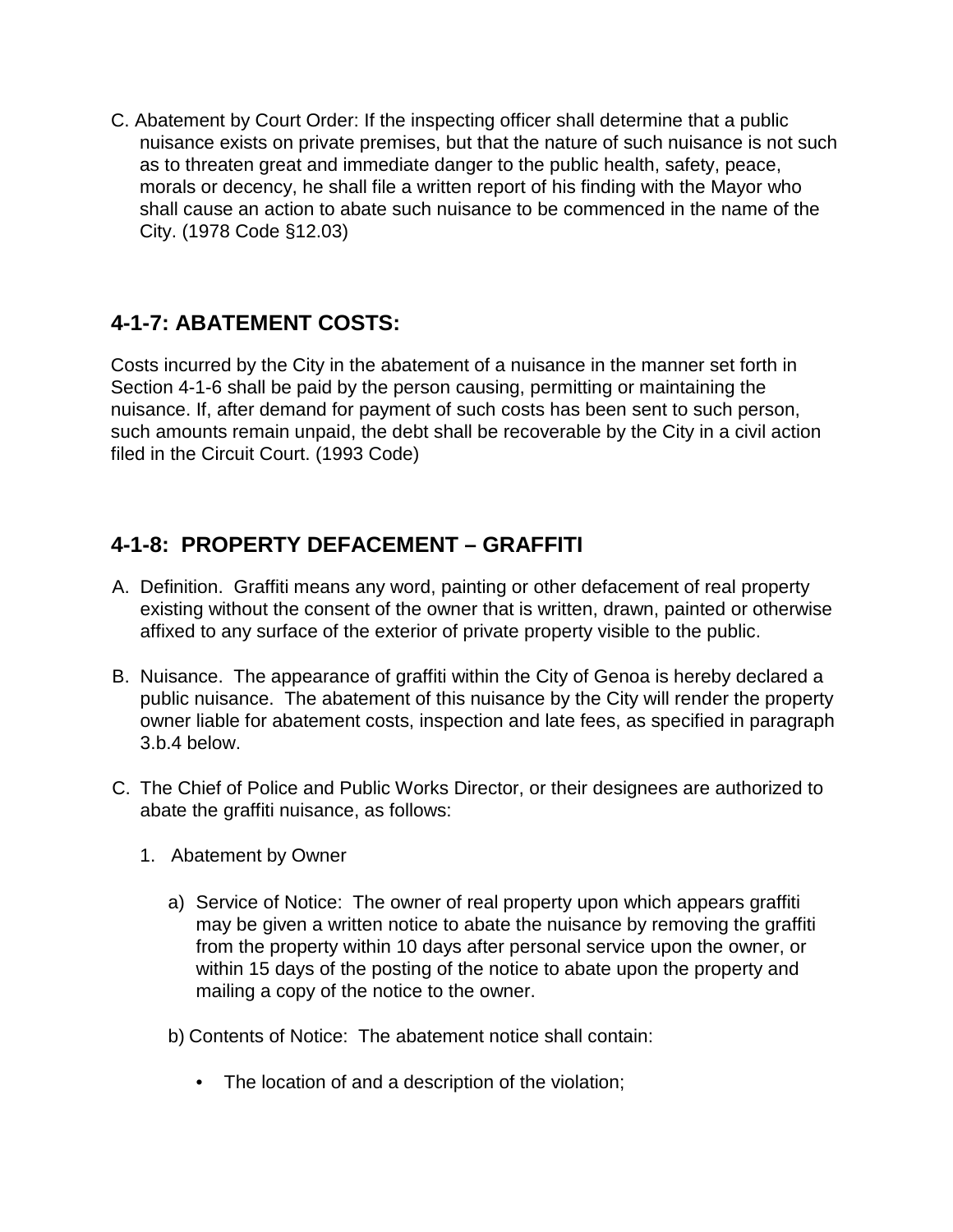- A request that the graffiti be removed within the time specified in the notice;
- A statement that the owner's failure or refusal to remove or eradicate the graffiti may result in abatement of the nuisance by the City and that the City will invoice the property owner for the actual costs of abatement plus \$75.00 for inspection and any incidental costs associated with the abatement; and
- A statement that if the costs of abatement plus the \$75.00 fee for inspection and incidental costs is not paid to the City within thirty (30) days after notice, an additional \$75.00 will be assessed for administrative and other incidental costs.
- 2. Abatement by City
	- a) The City may abate the nuisance if the property owner fails to abate the nuisance within the time specified in the notice issued pursuant to paragraph C.1.a of this Section. The City shall assess the costs of abatement, plus inspection fees and a \$75.00 late fee if the assessment is not paid within 30 days of mailing the assessment charges to the owner.
	- b) Assessments and charges may be collected pursuant to Section 4-1-7. (Ord 2005-24, 07-05-05)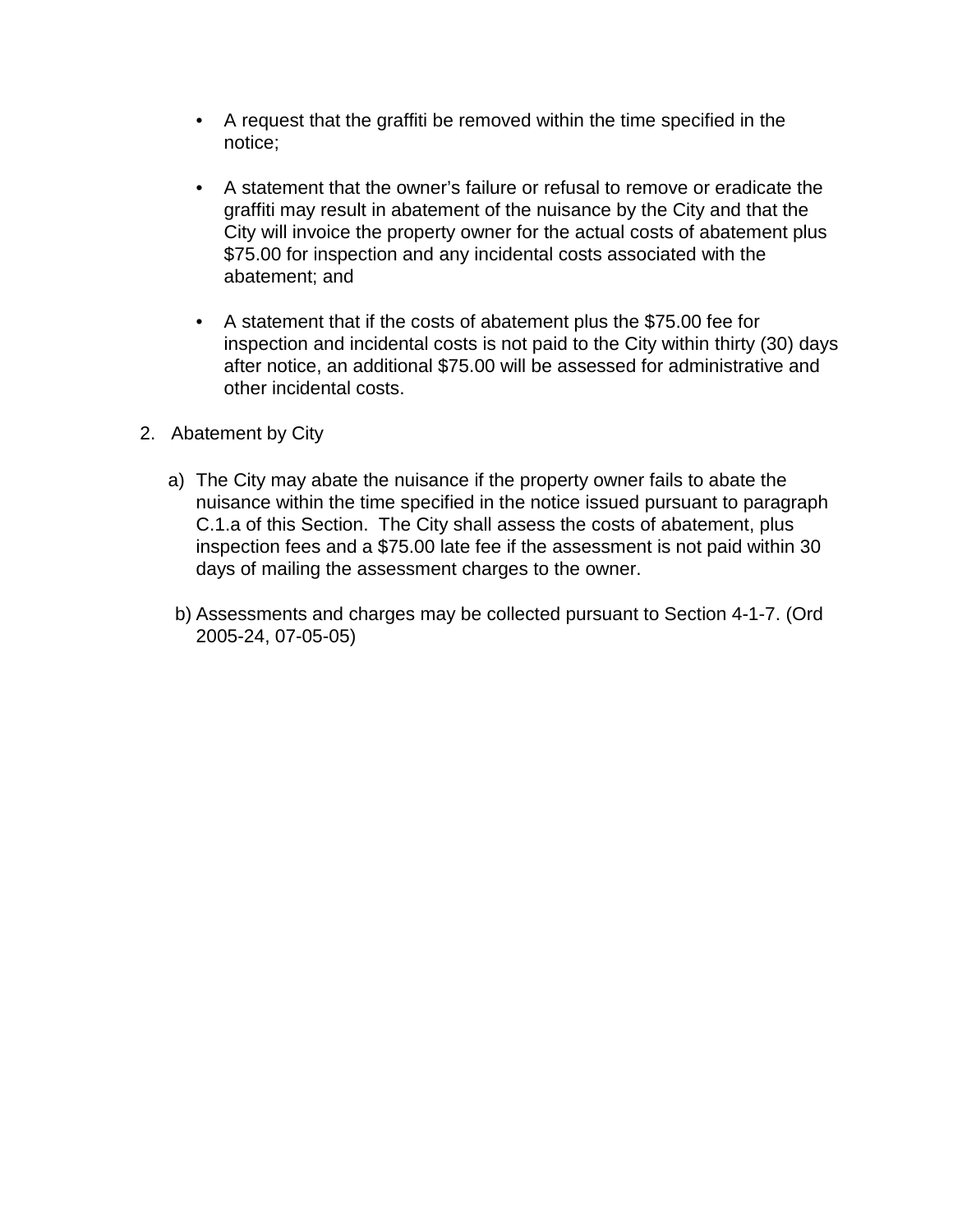# **CHAPTER 2 GARBAGE, JUNK AND REFUSE**

#### **SECTION:**

- **4-2-1: Reserved**
- **4-2-2: Garbage and Refuse Collection Provided; Restrictions**
- **4-2-3: Storage Containers**
- **4-2-4: Storage of Junk, Trash and Refuse**

### **4-2-1: Reserved**

(Ordinance 2019-1, 01-02-2019)

### **4-2-2: GARBAGE AND REFUSE COLLECTION PROVIDED; RESTRICTIONS:**

- A. There shall be provided by the City regular garbage collection and disposal.
- B. All residents of the City shall have a right, pursuant to the terms and conditions of the contract, to have the service of residential garbage or refuse collection and disposal.
- C. Residents receiving garbage and refuse collection and disposal service, pursuant to the terms and conditions of the contract, shall deliver up for collection and disposal only that garbage and refuse generated on their own premises. It shall be unlawful for any person to deliver or place for collection and disposal within the City limits any garbage and refuse generated or delivered from premises outside the City limits. (1978 Code §11.02)

## **4-2-3: STORAGE CONTAINERS:**

- A. Use Required; Restrictions: Every business place, building and residence generating garbage shall have a garbage receptacle for the receiving of garbage. All garbage shall be placed in such receptacles, and any receptacle used for garbage shall not contain ashes, tin cans or any other matter other than garbage, except paper used for garbage wrapping.
- B. Location of Containers: The occupant of any place of business or residence, or the owner if there is no occupant, shall cause his garbage to be placed in receptacles at the rear of the building or near the alley so as to facilitate the collection of such garbage. No person shall place any container or garbage for collection, on site for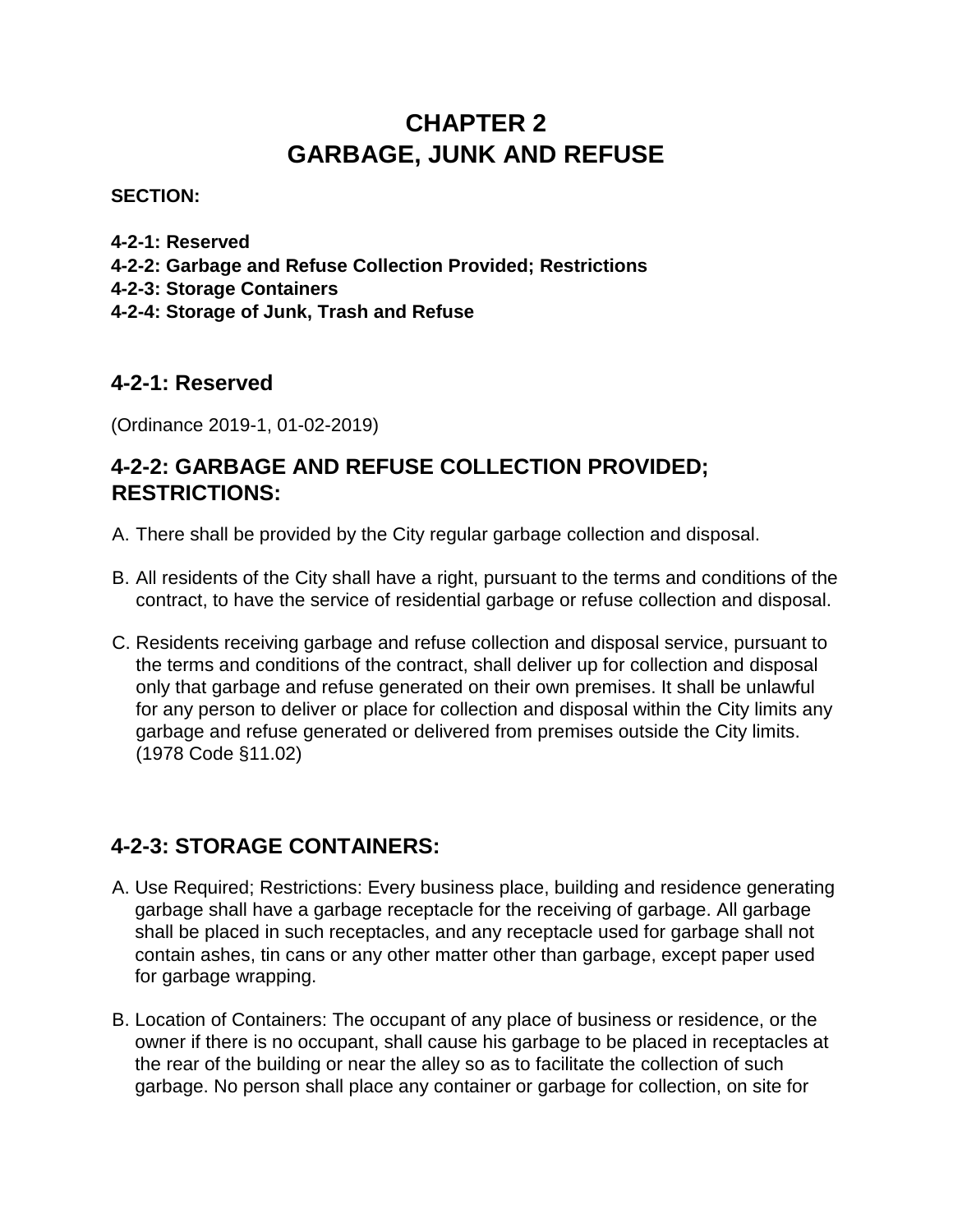collection, sooner than the day before the garbage collection service is due to arrive to collect the garbage, and within twenty four (24) hours after collection all containers shall be removed from the collection site. (1978 Code §11.02)

## **4-2-4: STORAGE OF JUNK AND REFUSE ON PRIVATE PROPERTY:**

- A. Definition: "Junk", "Trash and "Refuse" are defined herein to include any and all waste matter, whether reusable or not, which is offensive to the public health, safety or to the aesthetics of the neighborhood, and is specifically intended to include, but not to be limited to, worn out, wrecked, inoperable and/or abandoned automobiles, trucks, tractors, machinery of any kind, any parts thereof, appliances, bathroom fixtures and hot water tanks.
- B. Nuisance Declared: The depositing or storing of junk, trash and refuse on private or public property or the storing or parking of inoperable or unlicensed automobiles, motorcycles, or trucks on private or public property within the City limits where such storage is not specifically authorized under the provisions of Title 11 of this Code, Unified Development Ordinance, or this Chapter is hereby declared a nuisance.
- C. Abatement of Nuisance:
	- 1. Notice To Abate: Any police officer, building inspector, or health officer of the city, upon observing any violation of this section, shall issue a notice directed to the owner of record of the property on which said nuisance occurs, as shown in the records of the recorder of deeds of DeKalb County, or to the occupant of said property, or to both, which said notice shall describe the violation and shall establish a reasonable time limit for the abatement thereof by such owner or occupant, which time shall not be less than two (2) days nor more than ten (10) days after service of such notice.
	- 2. Duty of Citizens: Any citizen of the city who observes a violation of this section may file his affidavit setting forth in detail the violation, its location and the name of the owner and occupant of the property on which such nuisance is alleged, and may file said affidavit with the building inspector who shall issue a notice to the owner or occupant of the property as provided in subsection C1 of this section.
	- 3. Inspection: Immediately upon the termination of the time allowed in any such notice for the abatement of such nuisance, the policeman, building inspector or health officer of the city who served such notice, or any other police officer, shall investigate to determine whether or not such nuisance has been abated.
	- 4. Failure to Abate: In the event the owner or occupant where such nuisance exists has failed within the prescribed time to abate such nuisance, then the police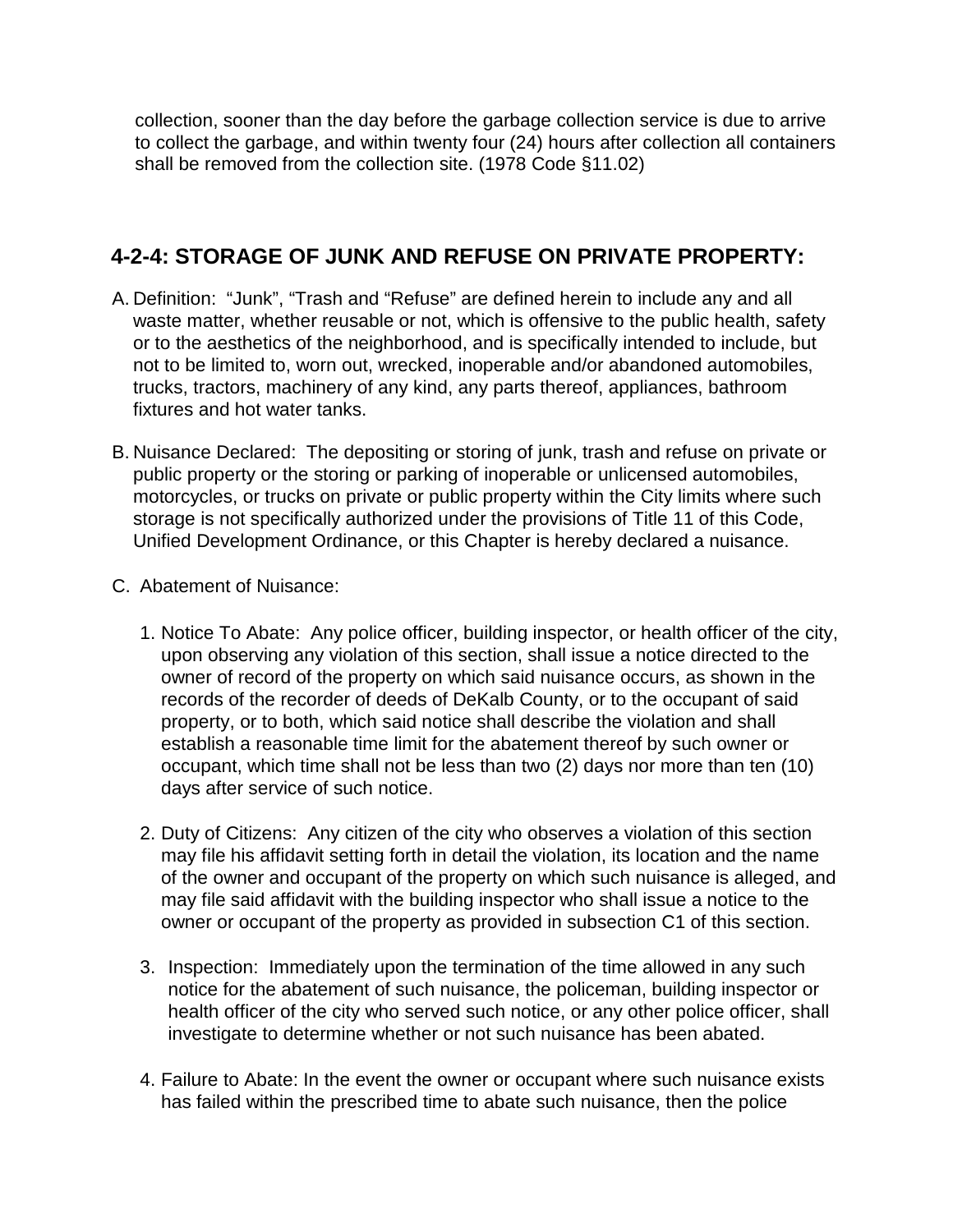officer, building inspector or health officer of the City who served notice, may file a complaint within the administrative adjudication system charging the owner of the property or the occupant thereof with the violation of this section. (Ord 2005-03, 02-15-05) (Ord 2011-29, 09-20-2011)

D. Penalty: Any person who violates this section and has been issued a citation signed by a City Law Enforcement Officer of this section shall be fined in accordance with Section 1-4-1. (Ord. 2011-29, 09-20-2011) (Ordinance 2019-1, 01-02-2019)

# **CHAPTER 3 WEED CONTROL**

#### **SECTION:**

- **4-3-1: Nuisance Weeds and Plants**
- **4-3-2: Height Restrictions**
- **4-3-3: Abatement Procedure**
- **4-3-4: Penalty**

### **4-3-1: NUISANCE WEEDS AND PLANTS:**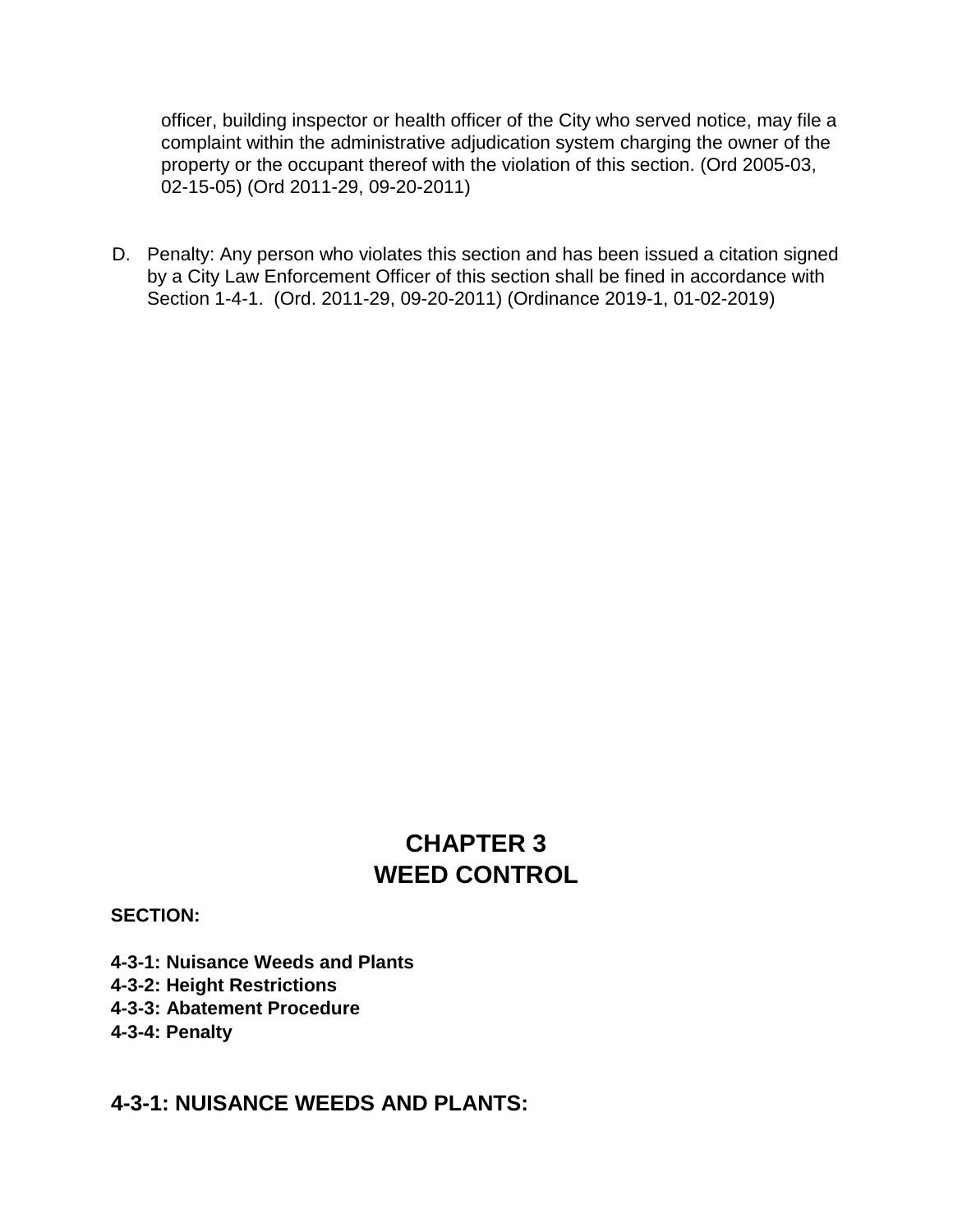- A. Weeds: Any weeds such as jimson, burdock, ragweed, thistle, cockleburr or other weeds of a like kind found growing in any lot or tract of land in the City are hereby declared to be a nuisance, and it shall be unlawful to permit any such weeds to grow or remain in any such place.
- B. Barberry Bushes: It shall be a nuisance and unlawful to plant or permit the growth of the bush of the species of tall, common or European barberry, further known as Barberis vulgaris or its horticultural varieties within the City. (1978 Code §12.05)

# **4-3-2: HEIGHT RESTRICTIONS:**

It shall be unlawful for anyone to permit any weeds, grass or plants, other than trees, bushes, flowers or other ornamental plants and Planned Natural Landscaping to grow to a height exceeding twelve inches (12") anywhere in the City; any such plants or weeds exceeding such height are hereby declared to be a nuisance. (1978 Code §12.05)

# **4-3-3: PLANNED NATURAL LANDSCAPING:**

Planned Natural Landscaping means a planned, intentional and maintained planting of native plants, ornamental grasses, groundcovers and rain gardens. Planned Natural Landscaping does not include any species of turf grasses and is not intended to allow a property owner to ignore lawn care duties.

- A. The height restrictions provided in Section 4-3-2 shall not apply to natural plants on privately owned, occupied residential property and properties contiguous to the privately owned, occupied residential property provided that such contiguous properties are owned by the same individual, when such natural plants are part of a Planned Natural Landscape Area. Planned Natural Landscaped Areas shall be set back a minimum of three (3) feet from all property lines. Turf grass is required to border the edge of the Planned Natural Landscape areas along all property lines.
- B. Planned Natural Landscape is prohibited on City property such as parkways, rightof-ways, unimproved alleys, and tree banks, Planned Natural Landscaped Areas shall not be permitted to overhand or encroach onto any public or private properties.
- C. Flowers, groundcover and ornamental plants are allowed to be planted on City parkways not to exceed twenty-fie (25) percent of turf area and shall not overhang or encroach onto any public sidewalk, street or private properties and the City shall not be liable for damages to the plants by City crews performing snow plowing or work along City streets or on City parkways. (Ord 2016-19, 10-18-2016)

## **4-3-4: ABATEMENT PROCEDURE:**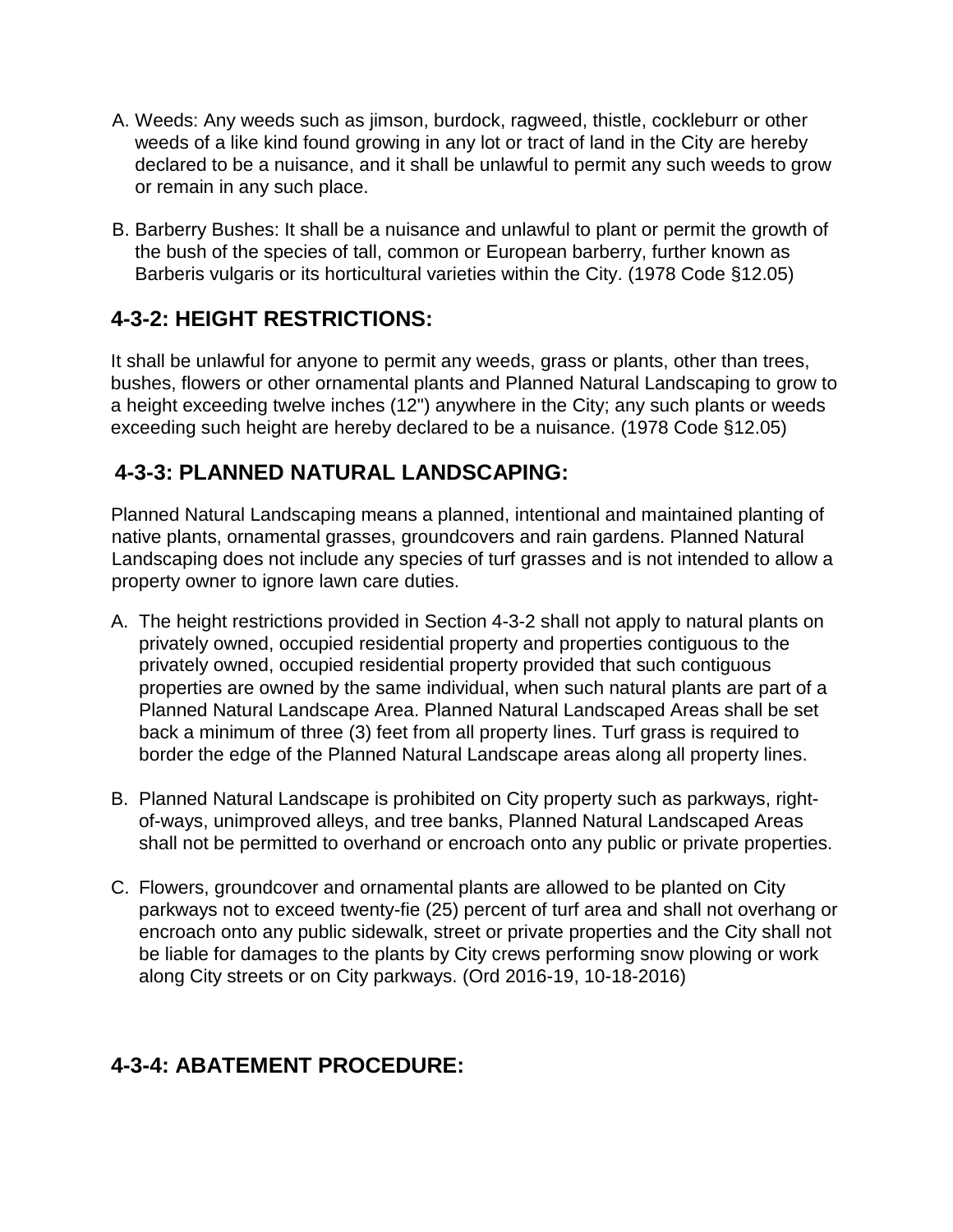- A. Abatement by City; Costs: When the owner or owners of real estate refuse or neglect to cut, trim and remove weeds, grass or nuisance bushes or trees, the Director of Public Works may proceed to abate such nuisance, keeping an account of the expense of the abatement and such expense shall be charged and paid by the owner.
- B. Unpaid Bill; Claim Filed:
	- 1. Within one year after the abatement expenses have been incurred, the Finance Office Manager may file a statement of lien claim in the Office of the DeKalb County Recorder, as authorized by Section 11-20-15 of the Illinois Municipal Code (65 ILCS 5/11-20-15). If, for any one parcel, abatement expenses were incurred on more than one occasion within 12 months, the City may combine any or all abatement expenses incurred in each of those activities into a single notice of lien (Ord 2015-14, 9-1-2015; Ord 2015-19, 10-6-2015).
	- 2. Notice of such lien claim shall be personally served upon or sent via certified mail to the person to whom was sent the tax bill for the general taxes on the property for the last preceding year.
- C. Foreclosure of Lien:
	- 1. Property subject to a lien for unpaid cutting, trimming or removing charges shall be sold for nonpayment of the same, and the proceeds of such sale shall be applied to pay the charges, after deducting costs, as is the case in the foreclosure of statutory liens. Such foreclosure shall be in equity in the name of the City.
	- 2. The City Attorney may institute such proceedings, in the name of the City, in any court having jurisdiction over such matters, against any property for which such bill has remained unpaid sixty (60) days after it has been rendered. (Ord. 2008- 28, 08-19-2008)

## **4-3-5: PENALTY:**

Any person violating any of the provisions of this Chapter shall be subject to penalty as provided in Secti[on 1-4-1 of](http://www.sterlingcodifiers.com/IL/Genoa/04004000000001000.htm#1-4-1) this Code, and a separate offense shall be deemed committed on each day during or on which such nuisance continues unabated after ten (10) days from receipt of notice. (1978 Code §12.05; 1993 Code)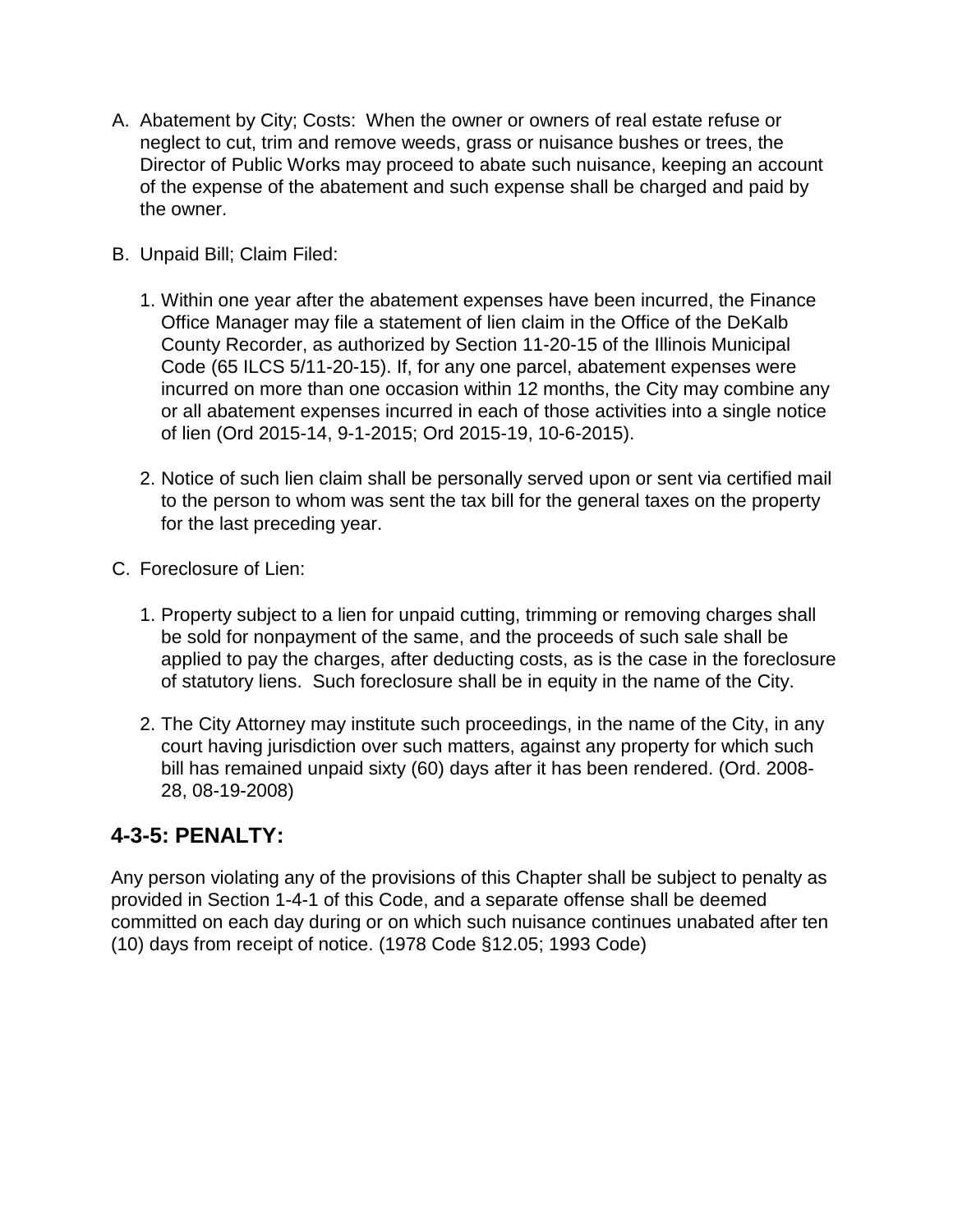# **CHAPTER 4 OUTDOOR BURNING**

**SECTION:** 

- **4-4-1: Burning of Garbage Prohibited**
- **4-4-2: Recreational Burning Allowed**
- **4-4-3: Leaves, Grass Clippings, Yard Waste and Garden Debris**
- **4-4-4: Supervision**
- **4-4-5: Charcoal or LP Gas Grills**
- **4-4-6: Construction Debris**
- **4-4-7: Special Conditions**
- **4-4-8: Penalty**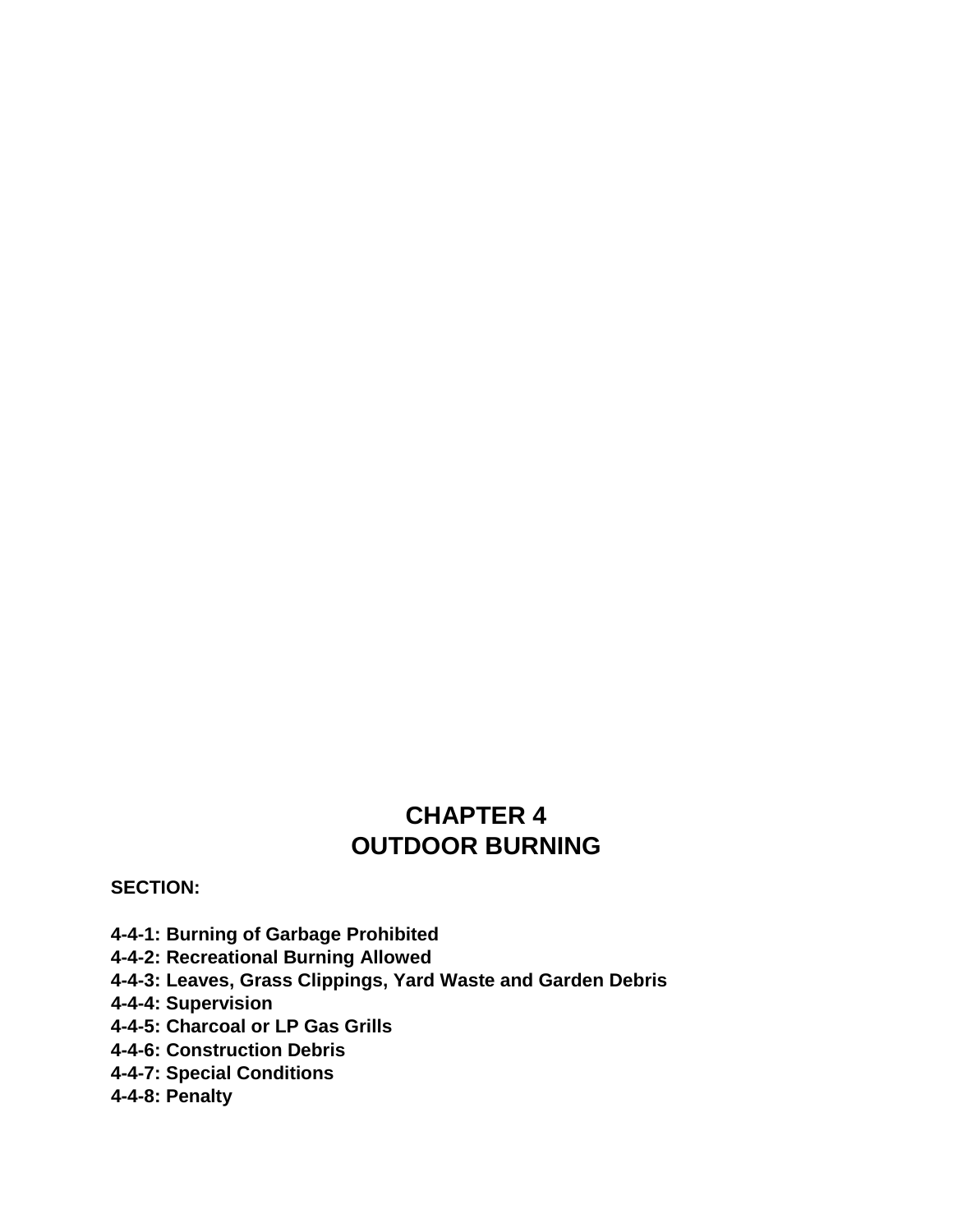## **4-4-1: BURNING OF GARBAGE PROHIBITED:**

The outdoor burning of refuse material and debris within the corporate limits of the City shall not be allowed. (Ord. 94-3-37, 4-23-1996)

## **4-4-2: RECREATIONAL BURNING ALLOWED:**

Recreational burning is defined as "an occasional outdoor fire contained in a fire-safe vessel or pit, similar in size and duration to a small campfire, which uses only dried, seasoned timber not thicker than six inches (6") in diameter". Recreational burning shall be allowed, except under certain conditions stipulated in Sectio[ns 4-4-4 an](http://www.sterlingcodifiers.com/IL/Genoa/07004000000004000.htm#4-4-4)[d 4-4-7 of](http://www.sterlingcodifiers.com/IL/Genoa/07004000000007000.htm#4-4-7) this Chapter. Recreational burning shall not be allowed upon any City property, including any City Rights of Way.(Ord. 94-3-37, 4-23-1996;amd. Ord. 2008-27, 08-05- 2008)

### **4-4-3: LEAVES, GRASS CLIPPINGS, YARD WASTE AND GARDEN DEBRIS:**

The burning of leaves, grass clippings, yard waste and garden waste is expressly prohibited. (Ord. 94-3-37, 4-23-1996: amd. Ord. 2008-27,08-05-2008)

## **4-4-4: SUPERVISION:**

Any open burning shall be constantly attended by at least one responsible adult individual until the fire is extinguished. A water hose or water fire extinguisher, or comparable fire extinguishing equipment, shall be immediately available near the fire site. (Ord. 94-3-37, 4-23-1996)

## **4-4-5: CHARCOAL OR LP GAS GRILLS:**

Open burning for the purposes of cooking and preparing a meal using charcoal or LP gas in a typical grilling procedure and equipment is not prohibited by this Chapter. (Ord. 94-3-37, 4-23-1996)

## **4-4-6: CONSTRUCTION DEBRIS:**